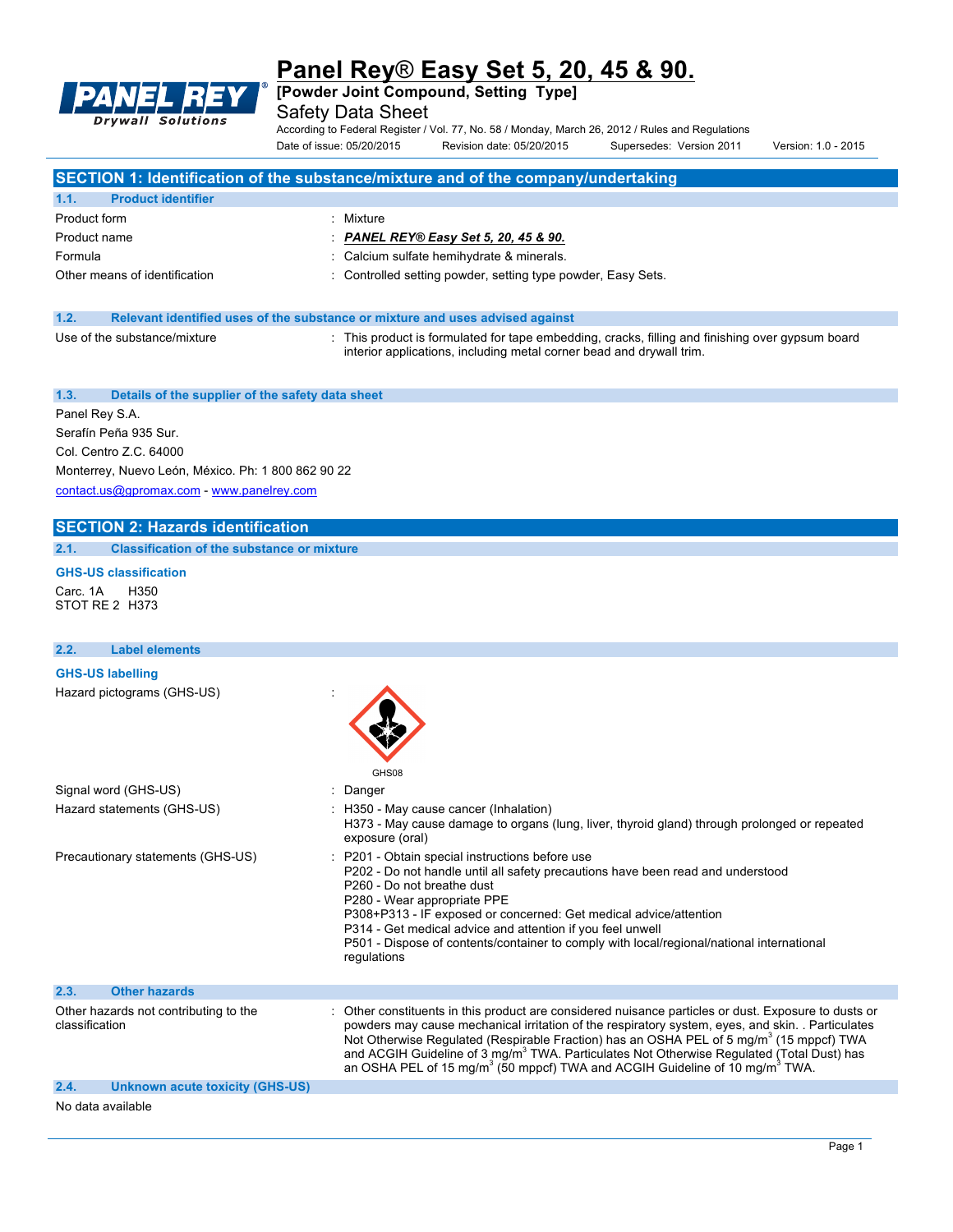**[Powder Joint Compound, Setting Type]**

# Safety Data Sheet

According to Federal Register / Vol. 77, No. 58 / Monday, March 26, 2012 / Rules and Regulations

# **SECTION 3: Composition/information on ingredients**

# **3.1. Substance**

# Not applicable

Full text of H-phrases: see section 16

### **3.2. Mixture**

| <b>Name</b>                          | Product identifier (CAS No.) | $\frac{9}{6}$ | <b>Classification (GHS-US)</b>                                              |
|--------------------------------------|------------------------------|---------------|-----------------------------------------------------------------------------|
| Calcium sulfate hemihydrate, stucco. | 26499-65-0                   | > 70          |                                                                             |
| Limestone                            | 1317-65-3                    | < 20          |                                                                             |
| Or Dolomite                          | 16389-88-1                   |               |                                                                             |
| Or Gypsum (CaSO4●2H2O)               | 13397-24-5                   |               |                                                                             |
|                                      |                              |               |                                                                             |
| May contain:                         |                              |               |                                                                             |
| Perlite                              | 93763-70-3                   | < 10          |                                                                             |
| Attapulgite                          | 12174-11-7                   | < 5           |                                                                             |
| Crystalline Silica                   | 14808-60-7                   | $0 - 5$       | Eye Irrit. 2A, H319<br>Carc. 1A, H350<br>STOT SE 3, H335<br>STOT RE 2, H373 |

| <b>SECTION 4: First aid measures</b>                                |                                                                                                                                                                                                                                                                                                                                                                                                                                                                                                                                                                                                                                                                                      |
|---------------------------------------------------------------------|--------------------------------------------------------------------------------------------------------------------------------------------------------------------------------------------------------------------------------------------------------------------------------------------------------------------------------------------------------------------------------------------------------------------------------------------------------------------------------------------------------------------------------------------------------------------------------------------------------------------------------------------------------------------------------------|
| 4.1.<br><b>Description of first aid measures</b>                    |                                                                                                                                                                                                                                                                                                                                                                                                                                                                                                                                                                                                                                                                                      |
| First-aid measures general                                          | : Ensure that medical personnel are aware of the material(s) involved and take precautions to<br>protect themselves.                                                                                                                                                                                                                                                                                                                                                                                                                                                                                                                                                                 |
| First-aid measures after inhalation                                 | Immediate effects are not anticipated. If large amounts of dusts are inhaled, remove to fresh air.<br>If breathing problems occur, a certified professional should administer oxygen or CPR if<br>indicated. Seek immediate medical attention.                                                                                                                                                                                                                                                                                                                                                                                                                                       |
| First-aid measures after skin contact                               | : Remove affected clothing and wash all exposed skin area with mild soap and water, followed by<br>warm water rinse.                                                                                                                                                                                                                                                                                                                                                                                                                                                                                                                                                                 |
| First-aid measures after eye contact                                | : Rinse immediately with plenty of water. Obtain medical attention if pain, blinking or redness<br>persist.                                                                                                                                                                                                                                                                                                                                                                                                                                                                                                                                                                          |
| First-aid measures after ingestion                                  | : Rinse mouth. Do NOT induce vomiting.                                                                                                                                                                                                                                                                                                                                                                                                                                                                                                                                                                                                                                               |
| 4.2.<br>Most important symptoms and effects, both acute and delayed |                                                                                                                                                                                                                                                                                                                                                                                                                                                                                                                                                                                                                                                                                      |
| Symptoms/injuries after inhalation                                  | : May cause cancer by inhalation. Long-term dust exposure may aggravate pre-existing<br>respiratory disease. Persons who develop silicosis have greatly increased risks of developing<br>tuberculosis and workers who are exposed to crystalline silica and smoke have increased risks<br>of lung damage.                                                                                                                                                                                                                                                                                                                                                                            |
| Symptoms/injuries after skin contact                                | : Direct contact may cause irritation, rash or dry skin. Rubbing may intensify symptoms and create<br>abrasions.                                                                                                                                                                                                                                                                                                                                                                                                                                                                                                                                                                     |
| Symptoms/injuries after eye contact                                 | : Particulate matter may scratch the cornea or cause other mechanical injury to the eye.<br>Scratching or physical damage to the eyes can cause irritation, redness, pain, tear formation,<br>blurred vision, and light sensitivity.                                                                                                                                                                                                                                                                                                                                                                                                                                                 |
| Symptoms/injuries after ingestion                                   | : Practically non-toxic. Ingestion is not anticipated under normal working conditions.                                                                                                                                                                                                                                                                                                                                                                                                                                                                                                                                                                                               |
| Chronic symptoms                                                    | Reported inhalation of respirable crytalline silica over a number of years can cause lung disease<br>(silicosis) and increase the risks of developing respiratory cancer. Silicosis is a progressive<br>fibrotic pneumoconiosis which greatly decreases the ability of the lungs to provide oxygen<br>(decreased pulmonary capacity). The disease may progress even if the worker is removed from<br>exposure. The extent and severity of lung injury depends on a variety of factors including particle<br>size, percentage of silica, natural resistance, dust concentration and length of exposure.<br>Symptoms of silicosis include phlegm, coughing, and characteristic x-rays. |

**4.3. Indication of any immediate medical attention and special treatment needed**

No additional information available

# **SECTION 5: Firefighting measures**

**5.1. Extinguishing media**

Suitable extinguishing media  $\qquad \qquad$ : Any. Use media appropriate for surrounding fire.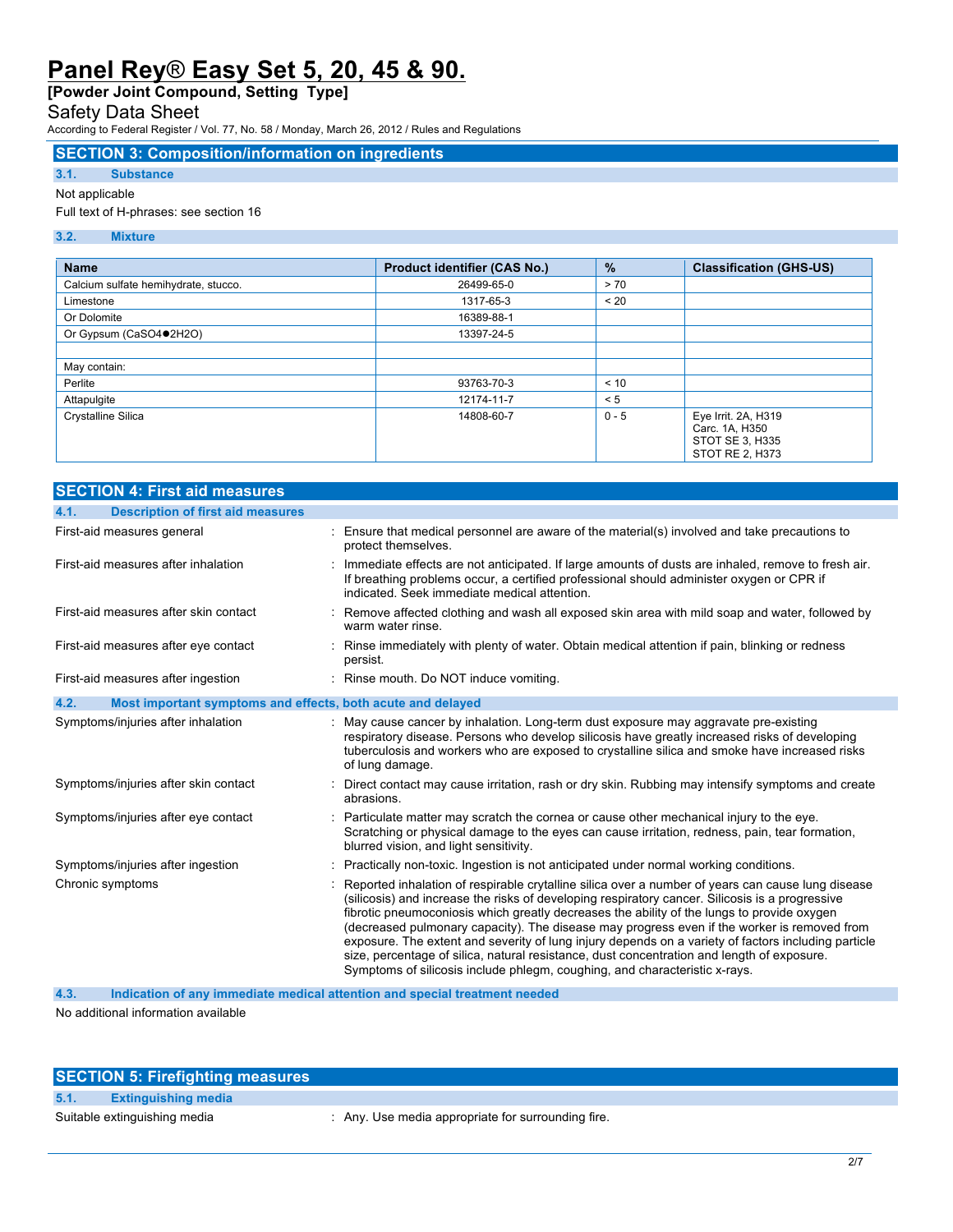**[Powder Joint Compound, Setting Type]**

# Safety Data Sheet

According to Federal Register / Vol. 77, No. 58 / Monday, March 26, 2012 / Rules and Regulations

| 5.2.        | Special hazards arising from the substance or mixture |                                                                                                                                                     |
|-------------|-------------------------------------------------------|-----------------------------------------------------------------------------------------------------------------------------------------------------|
| Fire hazard |                                                       | $:$ Not flammable.                                                                                                                                  |
| Reactivity  |                                                       | : Not reactive under normal use and conditions.                                                                                                     |
| 5.3.        | <b>Advice for firefighters</b>                        |                                                                                                                                                     |
|             | Protection during firefighting                        | : Positive pressure self-contained breathing apparatus (SCBA) and structural firefighters'<br>protective clothing will provide adequate protection. |

|                                          | <b>SECTION 6: Accidental release measures</b>                       |                                                                                                                                                                                                                                                                                                                                                                                                                               |  |
|------------------------------------------|---------------------------------------------------------------------|-------------------------------------------------------------------------------------------------------------------------------------------------------------------------------------------------------------------------------------------------------------------------------------------------------------------------------------------------------------------------------------------------------------------------------|--|
| 6.1.                                     | Personal precautions, protective equipment and emergency procedures |                                                                                                                                                                                                                                                                                                                                                                                                                               |  |
|                                          | General measures                                                    | : Evacuate area. Ensure adequate air ventilation.                                                                                                                                                                                                                                                                                                                                                                             |  |
| 6.1.1.                                   | For non-emergency personnel                                         |                                                                                                                                                                                                                                                                                                                                                                                                                               |  |
|                                          | Emergency procedures                                                | : Evacuate unnecessary personnel.                                                                                                                                                                                                                                                                                                                                                                                             |  |
| 6.1.2.                                   | For emergency responders                                            |                                                                                                                                                                                                                                                                                                                                                                                                                               |  |
|                                          | Protective equipment                                                | : Equip cleanup crew with proper protection.                                                                                                                                                                                                                                                                                                                                                                                  |  |
|                                          | Emergency procedures                                                | : Stay upwind. Ventilate area.                                                                                                                                                                                                                                                                                                                                                                                                |  |
| 6.2.<br><b>Environmental precautions</b> |                                                                     |                                                                                                                                                                                                                                                                                                                                                                                                                               |  |
|                                          | Avoid release to the environment.                                   |                                                                                                                                                                                                                                                                                                                                                                                                                               |  |
| 6.3.                                     | Methods and material for containment and cleaning up                |                                                                                                                                                                                                                                                                                                                                                                                                                               |  |
|                                          | For containment                                                     | : Do not touch or walk through spilled material.                                                                                                                                                                                                                                                                                                                                                                              |  |
|                                          | Methods for cleaning up                                             | : Completely remove dusts to prevent recirculation of crystalline silica. For small spills, clean with<br>a vacuum with a filtration system sufficient to remove and prevent dust recirculation. For large<br>spills, use a fine spray or mist to control dust creation and carefully scoop or shovel into clean,<br>dry container for later reuse or disposal. DO NOT USE DRY SWEEPING OR COMPRESSED<br>AIR TO CLEAN SPILLS. |  |

|                    | <b>SECTION 7: Handling and storage</b>                       |                                                                                                                                                                                                                                                                                                                                                                                                            |
|--------------------|--------------------------------------------------------------|------------------------------------------------------------------------------------------------------------------------------------------------------------------------------------------------------------------------------------------------------------------------------------------------------------------------------------------------------------------------------------------------------------|
| 7.1.               | <b>Precautions for safe handling</b>                         |                                                                                                                                                                                                                                                                                                                                                                                                            |
|                    | Additional hazards when processed                            | : Combustion may produce carbon monoxide and other harmful substances.                                                                                                                                                                                                                                                                                                                                     |
|                    | Precautions for safe handling                                | : Avoid dust inhalation and promulgation. DO NOT use compressed air or dry sweeping to remove<br>dust from work area. Dusts should be removed using an appropriately equipped vacuum. If an<br>appropriate vacuum is unavailable, only wet-clean-up methods should be used (i.e. wet<br>sweeping, misting, etc.). Moisture should be added as necessary to reduce exposure to airborne<br>respirable dust. |
|                    | Hygiene measures                                             | : Practice good housekeeping. Wash thoroughly after handling. Change contaminated clothing. Do<br>not reuse until laundered. Do not take silica contaminated clothing home.                                                                                                                                                                                                                                |
| 7.2.               | Conditions for safe storage, including any incompatibilities |                                                                                                                                                                                                                                                                                                                                                                                                            |
| Storage conditions |                                                              | : Containers should be stored in room at ambient temperature and pressure. Keep container<br>closed when not in use.                                                                                                                                                                                                                                                                                       |
| 7.3.               | <b>Specific end use(s)</b>                                   |                                                                                                                                                                                                                                                                                                                                                                                                            |
|                    | Brief summary of the product use:                            | This product is formulated for tape embedding, cracks, filling and finishing over gypsum board interior<br>applications, including metal corner bead and drywall trim.                                                                                                                                                                                                                                     |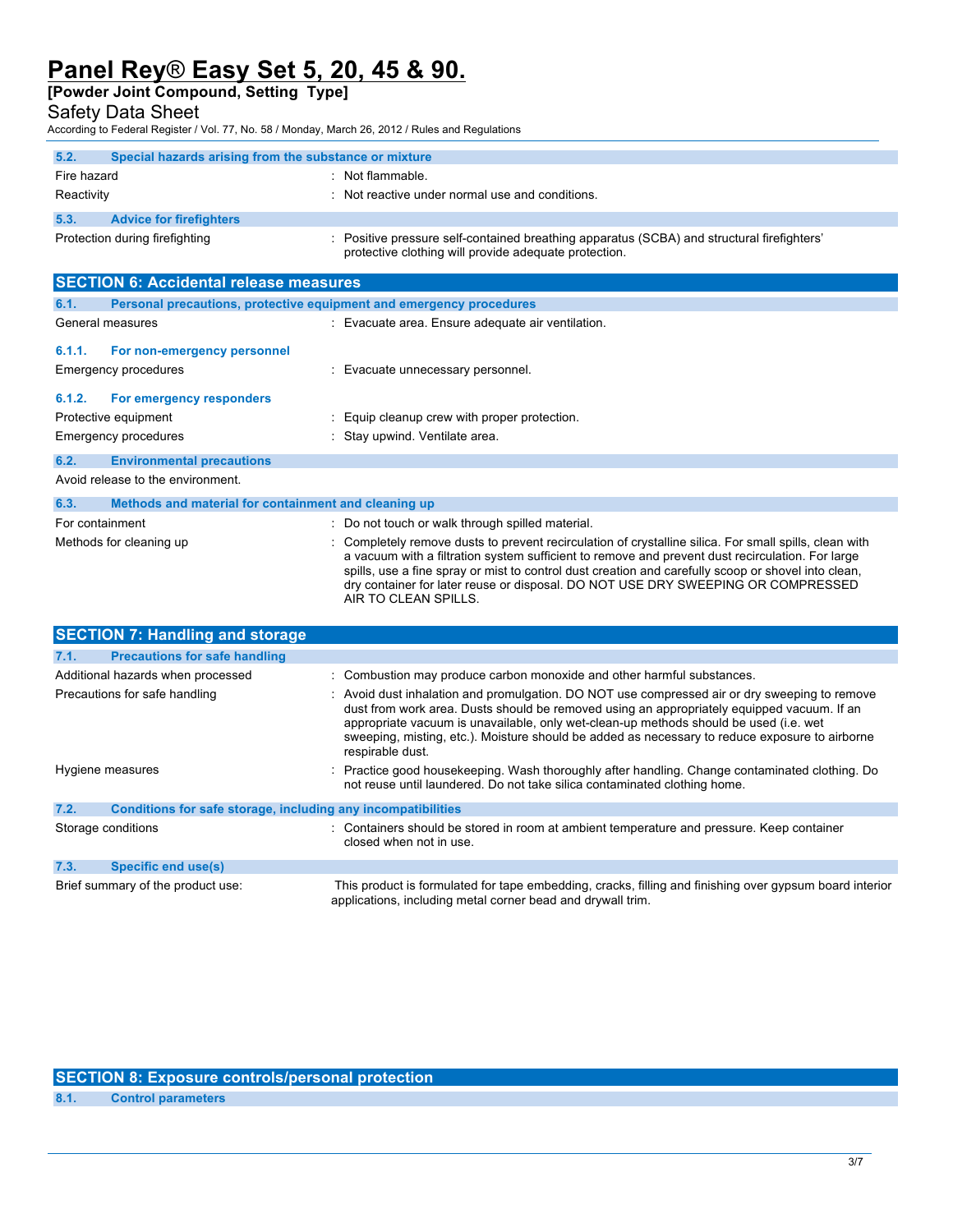**[Powder Joint Compound, Setting Type]**

# Safety Data Sheet

According to Federal Register / Vol. 77, No. 58 / Monday, March 26, 2012 / Rules and Regulations

| Ingredient                              | (mg/m <sup>3</sup> )<br><b>ACGIH TLV</b><br>$(8-hr. TWA)$ | U.S. OSHA PEL<br>(mg/m <sup>3</sup> )<br>$(8-hr. TWA)$ |
|-----------------------------------------|-----------------------------------------------------------|--------------------------------------------------------|
| Calcium sulfate<br>hemihydrate, stucco. | 10                                                        | 15(T)/5(R)                                             |
| Limestone                               | 10                                                        | 15 $(T)/5(R)$                                          |
| Or Dolomite                             | 10                                                        | 15(T)/5(R)                                             |
| Or Gypsum ( $CaSO_4$ $O$ )              | 10                                                        | 15(T)/5(R)                                             |
| May contain:                            |                                                           |                                                        |
| Expanded perlite                        | 10                                                        | 15(T)/5(R)                                             |
| Polyvinyl acetate                       | (NE)                                                      | (NE)                                                   |
| Or Ethylene-vinyl acetate               | (NE)                                                      | (NE)                                                   |
| Attapulgite                             | (NE)                                                      | (NE)                                                   |

(T): TOTAL DUST (R): RESPIRABLE FRACTION (NE): NOT ESTABLISHED

mppcf: Millions of particles per cubic foot of air.

| Crystalline Silica (14808-60-7) |                                     |                              |  |
|---------------------------------|-------------------------------------|------------------------------|--|
| USA ACGIH                       | ACGIH TWA (mg/m <sup>3</sup> )      | $0.025$ mg/m <sup>3</sup> A2 |  |
| <b>USA ACGIH</b>                | Remark (ACGIH)                      | Lung Cancer; Silicosis       |  |
| USA OSHA                        | OSHA PEL (TWA) (mg/m <sup>3</sup> ) | 10 mg/m <sup>3</sup> %SiO2+2 |  |
| USA OSHA                        | OSHA PEL (TWA) (ppm)                | 250 mppcf %SiO2+2            |  |
| USA OSHA                        | Remark (US OSHA)                    | $(3)$ See Table Z-3.         |  |

### **8.2. Exposure controls**

| Appropriate engineering controls | Emergency eye wash fountains and safety showers should be available in the immediate vicinity<br>of any potential exposure. Enclosed processes used in combination with local exhaust ventilation<br>as necessary to control air contaminants at or below acceptable exposure quidelines. Collection<br>systems must be designed and maintained to prevent the accumulation and recirculation of<br>respirable silica into the workplace. |
|----------------------------------|-------------------------------------------------------------------------------------------------------------------------------------------------------------------------------------------------------------------------------------------------------------------------------------------------------------------------------------------------------------------------------------------------------------------------------------------|
| Personal protective equipment    | : Avoid all unnecessary exposure.                                                                                                                                                                                                                                                                                                                                                                                                         |
| Hand protection                  | : In case of repeated or prolonged contact wear Nitrile or Polyethylene gloves                                                                                                                                                                                                                                                                                                                                                            |
| Eye protection                   | : Chemical goggles or safety glasses.                                                                                                                                                                                                                                                                                                                                                                                                     |
| Skin and body protection         | : Under dusty conditions or when excessive skin contact is likely, wear coveralls or other suitable<br>work clothing.                                                                                                                                                                                                                                                                                                                     |
| Respiratory protection           | : Where exposure through inhalation may occur from use, NIOSH/MSHA approved respiratory<br>protection is recommended. For exposures of crystalline silica up to 0.5 mg/m <sup>3</sup> TWA, NIOSH<br>recommends wearing any particulate respirator equipped with an N95, R95, or P95 filter, except<br>quarter-mask respirators.                                                                                                           |

| <b>SECTION 9: Physical and chemical properties</b>            |                         |  |  |
|---------------------------------------------------------------|-------------------------|--|--|
| Information on basic physical and chemical properties<br>9.1. |                         |  |  |
| Physical state                                                | : Solid / Powder        |  |  |
| Colour                                                        | $\therefore$ Off White. |  |  |
| Odour                                                         | $:$ Low to no odor      |  |  |
| Odour threshold                                               | : No data available     |  |  |
| рH                                                            | : No data available     |  |  |
| Relative evaporation rate (butylacetate=1)                    | : No data available     |  |  |
| Melting point                                                 | : No data available     |  |  |
| Freezing point                                                | : No data available     |  |  |
| Boiling point                                                 | : No data available     |  |  |
| Flash point                                                   | : No data available     |  |  |
| Auto-ignition temperature                                     | : No data available     |  |  |
| Decomposition temperature                                     | $:$ Enter               |  |  |
|                                                               |                         |  |  |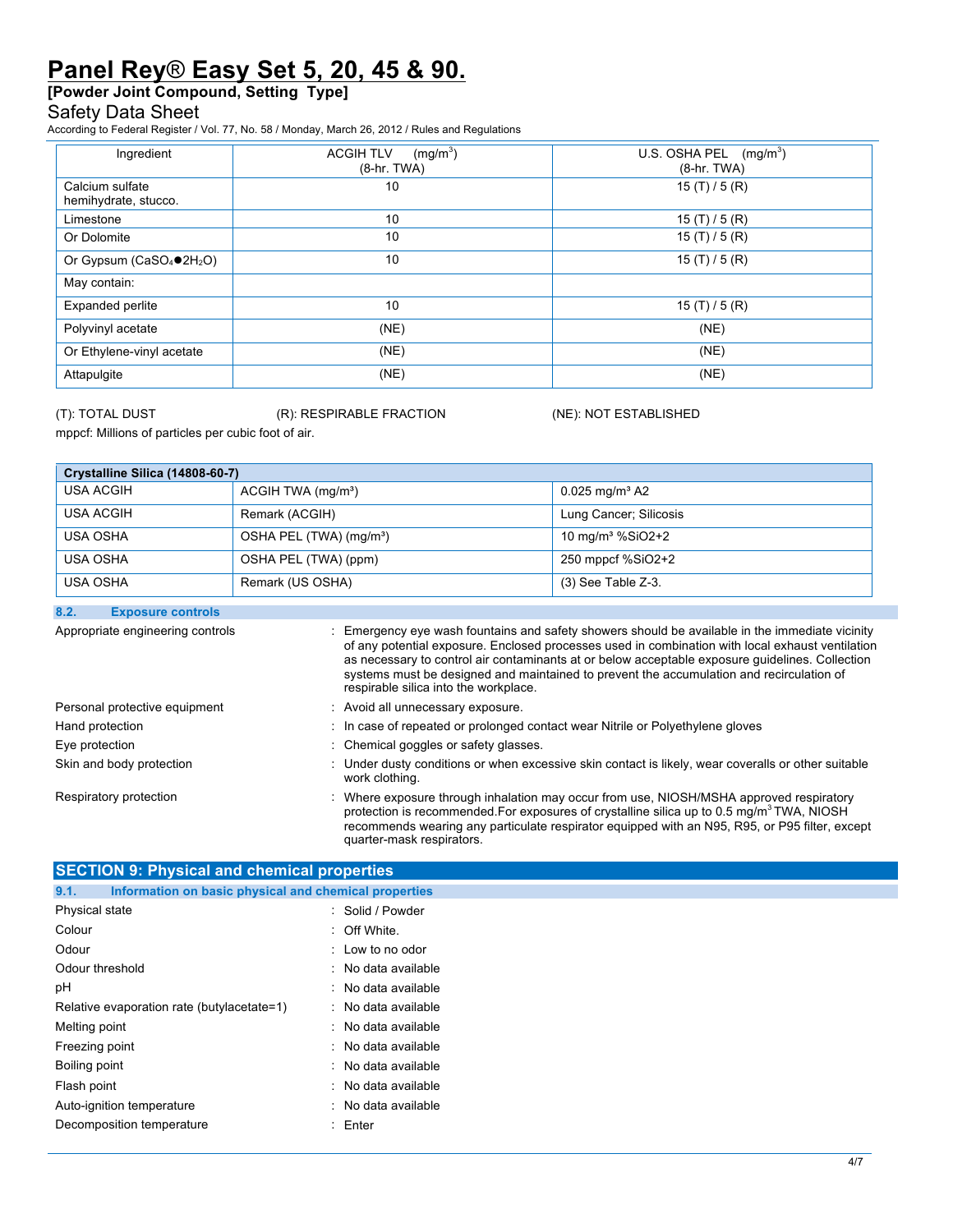# **[Powder Joint Compound, Setting Type]**

# Safety Data Sheet

According to Federal Register / Vol. 77, No. 58 / Monday, March 26, 2012 / Rules and Regulations

| Flammability (solid, gas)        | : No data available |
|----------------------------------|---------------------|
| Vapour pressure                  | : No data available |
| Relative vapour density at 20 °C | : No data available |
| Relative density                 | : No data available |
| Solubility                       | : Slightly.         |
| Log Pow                          | : No data available |
| Log Kow                          | : No data available |
| Viscosity, kinematic             | : No data available |
| Viscosity, dynamic               | : No data available |
| <b>Explosive properties</b>      | : No data available |
| Oxidising properties             | No data available   |
| <b>Explosive limits</b>          | No data available   |
|                                  |                     |

### **9.2. Other information**

VOC content  $\blacksquare$ 

|                                     | <b>SECTION 10: Stability and reactivity</b>                          |  |  |  |
|-------------------------------------|----------------------------------------------------------------------|--|--|--|
| 10.1.                               | <b>Reactivity</b>                                                    |  |  |  |
|                                     | Not reactive under normal use and conditions.                        |  |  |  |
| 10.2.                               | <b>Chemical stability</b>                                            |  |  |  |
|                                     | Stable at normal temperatures and pressure.                          |  |  |  |
| 10.3.                               | <b>Possibility of hazardous reactions</b>                            |  |  |  |
|                                     | Hazardous polymerization will not occur.                             |  |  |  |
| 10.4.                               | <b>Conditions to avoid</b>                                           |  |  |  |
| No additional information available |                                                                      |  |  |  |
| 10.5.                               | <b>Incompatible materials</b>                                        |  |  |  |
|                                     | Strong acids. Water.                                                 |  |  |  |
| 10.6.                               | <b>Hazardous decomposition products</b>                              |  |  |  |
|                                     | Combustion may produce carbon monoxide and other harmful substances. |  |  |  |

# **SECTION 11: Toxicological information 11.1. Information on toxicological effects**

| Acute toxicity                                        | : Not classified                                                                                          |
|-------------------------------------------------------|-----------------------------------------------------------------------------------------------------------|
| Skin corrosion/irritation                             | : Not classified                                                                                          |
|                                                       | pH: No data available                                                                                     |
| Serious eye damage/irritation                         | : Not classified                                                                                          |
|                                                       | pH: No data available                                                                                     |
| Respiratory or skin sensitisation                     | : Not classified                                                                                          |
| Germ cell mutagenicity                                | : Not classified                                                                                          |
| Carcinogenicity                                       | : May cause cancer (Inhalation).                                                                          |
| Crystalline Silica (14808-60-7)<br>IARC group         | 1 - Carcinogenic to humans                                                                                |
| Reproductive toxicity                                 | : Not classified                                                                                          |
| Specific target organ toxicity (single exposure)      | : Not classified                                                                                          |
| Specific target organ toxicity (repeated<br>exposure) | May cause damage to organs (lung, liver, thyroid gland) through prolonged or repeated exposure<br>(oral). |
| Aspiration hazard                                     | Not classified                                                                                            |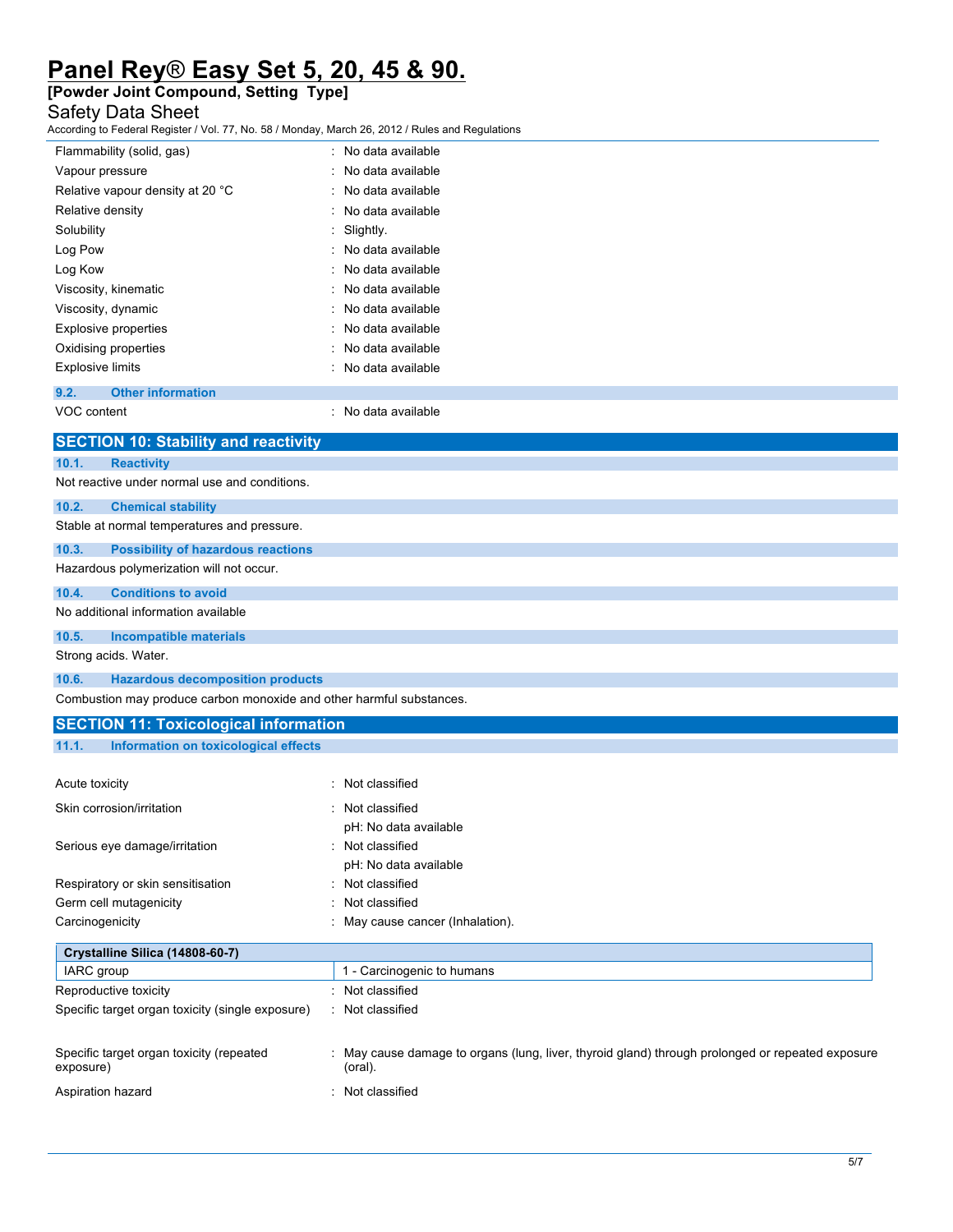**[Powder Joint Compound, Setting Type]**

# Safety Data Sheet

According to Federal Register / Vol. 77, No. 58 / Monday, March 26, 2012 / Rules and Regulations

| Symptoms/injuries after inhalation        | : May cause cancer by inhalation. Long-term dust exposure may aggravate pre-existing<br>respiratory disease. Persons who develop silicosis have greatly increased risks of developing<br>tuberculosis and workers who are exposed to crystalline silica and smoke have increased risks<br>of lung damage.                                                                                                                                                                                                                                                                                                                                                                               |
|-------------------------------------------|-----------------------------------------------------------------------------------------------------------------------------------------------------------------------------------------------------------------------------------------------------------------------------------------------------------------------------------------------------------------------------------------------------------------------------------------------------------------------------------------------------------------------------------------------------------------------------------------------------------------------------------------------------------------------------------------|
| Symptoms/injuries after skin contact      | : Direct contact may cause irritation, rash or dry skin. Rubbing may intensify symptoms and create<br>abrasions.                                                                                                                                                                                                                                                                                                                                                                                                                                                                                                                                                                        |
| Symptoms/injuries after eye contact       | : Particulate matter may scratch the cornea or cause other mechanical injury to the eye.<br>Scratching or physical damage to the eyes can cause irritation, redness, pain, tear formation,<br>blurred vision, and light sensitivity.                                                                                                                                                                                                                                                                                                                                                                                                                                                    |
| Symptoms/injuries after ingestion         | : Practically non-toxic. Ingestion is not anticipated under normal working conditions.                                                                                                                                                                                                                                                                                                                                                                                                                                                                                                                                                                                                  |
| Chronic symptoms                          | : Reported inhalation of respirable crystalline silica over a number of years can cause lung<br>disease (silicosis) and increase the risks of developing respiratory cancer. Silicosis is a<br>progressive fibrotic pneumoconiosis which greatly decreases the ability of the lungs to provide<br>oxygen (decreased pulmonary capacity). The disease may progress even if the worker is<br>removed from exposure. The extent and severity of lung injury depends on a variety of factors<br>including particle size, percentage of silica, natural resistance, dust concentration and length of<br>exposure. Symptoms of silicosis include phlegm, coughing, and characteristic x-rays. |
| <b>SECTION 12: Ecological information</b> |                                                                                                                                                                                                                                                                                                                                                                                                                                                                                                                                                                                                                                                                                         |

| 12.1.                | <b>Toxicity</b>                                                           |  |                                                                                                                                                                                                                           |  |
|----------------------|---------------------------------------------------------------------------|--|---------------------------------------------------------------------------------------------------------------------------------------------------------------------------------------------------------------------------|--|
|                      | No additional information available                                       |  |                                                                                                                                                                                                                           |  |
| 12.2.                | <b>Persistence and degradability</b>                                      |  |                                                                                                                                                                                                                           |  |
|                      | No additional information available                                       |  |                                                                                                                                                                                                                           |  |
| 12.3.                | <b>Bioaccumulative potential</b>                                          |  |                                                                                                                                                                                                                           |  |
|                      | No additional information available                                       |  |                                                                                                                                                                                                                           |  |
| 12.4.                | <b>Mobility in soil</b>                                                   |  |                                                                                                                                                                                                                           |  |
|                      | No additional information available                                       |  |                                                                                                                                                                                                                           |  |
| 12.5.                | <b>Other adverse effects</b>                                              |  |                                                                                                                                                                                                                           |  |
|                      | No additional information available                                       |  |                                                                                                                                                                                                                           |  |
|                      | <b>SECTION 13: Disposal considerations</b>                                |  |                                                                                                                                                                                                                           |  |
| 13.1.                | <b>Waste treatment methods</b>                                            |  |                                                                                                                                                                                                                           |  |
|                      | Waste disposal recommendations                                            |  | : Dispose of as inert solid in landfill. Dispose of waste material according to Local, State and<br>Federal environmental regulations. Never discharge directly into sewers or surface waters. Slurry<br>may plug drains. |  |
|                      | <b>SECTION 14: Transport information</b>                                  |  |                                                                                                                                                                                                                           |  |
|                      | In accordance with DOT                                                    |  |                                                                                                                                                                                                                           |  |
|                      | Not regulated for transport                                               |  |                                                                                                                                                                                                                           |  |
|                      | <b>Additional information</b>                                             |  |                                                                                                                                                                                                                           |  |
|                      | Other information                                                         |  | : No supplementary information available.                                                                                                                                                                                 |  |
| <b>ADR</b>           |                                                                           |  |                                                                                                                                                                                                                           |  |
|                      | Transport document description                                            |  |                                                                                                                                                                                                                           |  |
|                      | <b>Transport by sea</b><br>No additional information available            |  |                                                                                                                                                                                                                           |  |
| <b>Air transport</b> |                                                                           |  |                                                                                                                                                                                                                           |  |
|                      | No additional information available                                       |  |                                                                                                                                                                                                                           |  |
|                      | <b>SECTION 15: Regulatory information</b>                                 |  |                                                                                                                                                                                                                           |  |
|                      | 15.1. US Federal regulations                                              |  |                                                                                                                                                                                                                           |  |
|                      | Crystalline Silica (14808-60-7)                                           |  |                                                                                                                                                                                                                           |  |
|                      | Listed on the United States TSCA (Toxic Substances Control Act) inventory |  |                                                                                                                                                                                                                           |  |